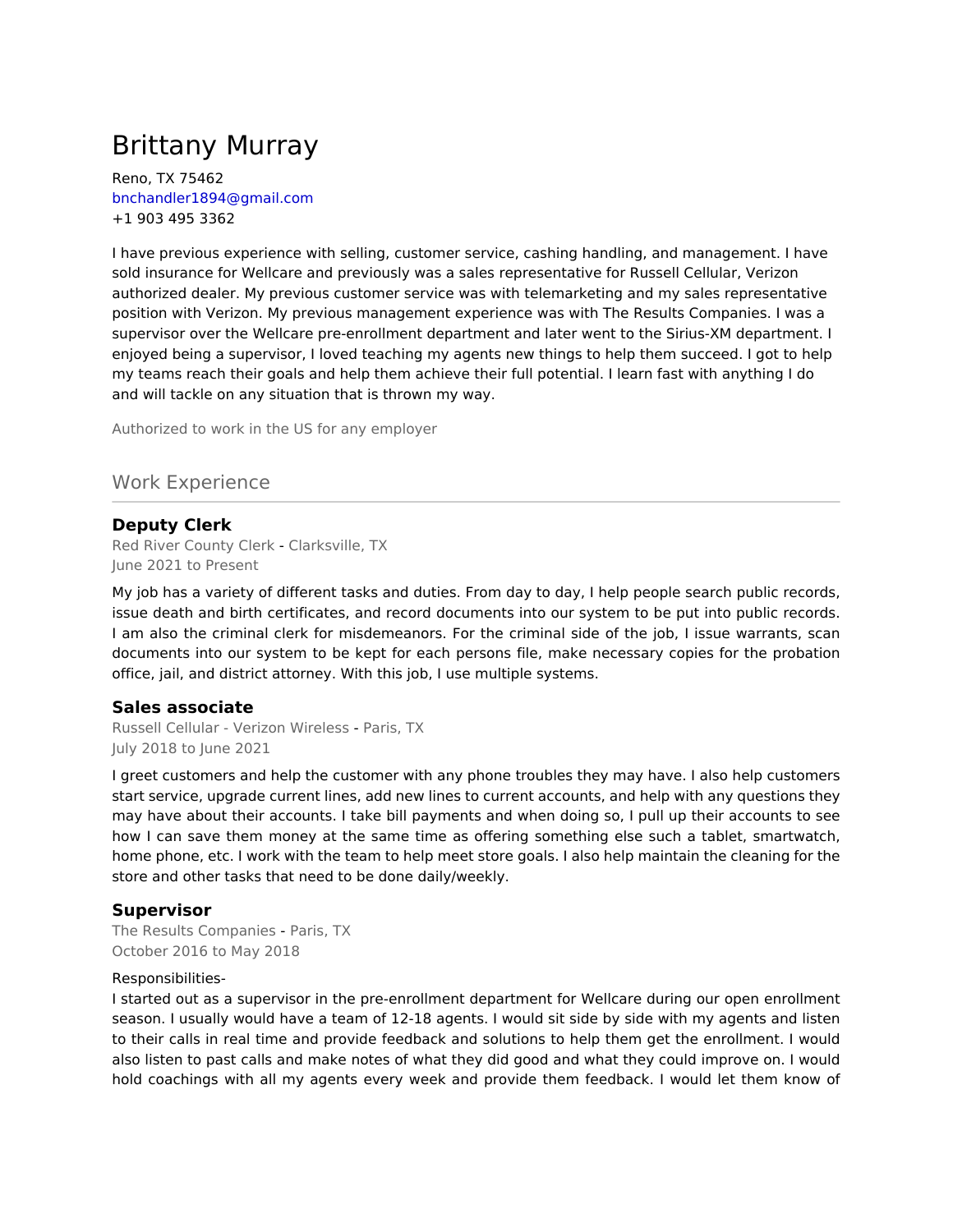everything they did good and i would let them know of something that could use improvement and a different way to tackle the situation to overcome their problem. We would also do role plays of different ways they could handle their calls. After the pre-enrollment season was over, i was later transferred to Sirius-XM. With Sirius-XM, I would sit with them and listen to their calls to provide them feedback. With both departments being in the sales atmosphere, I would come up with different contests to help motivate my agents and boost their morale. In both departments, I had to keep a close eye on agents breaks/lunches and ensure they were adhere to their schedules as posted. I would also have to fix any times that were wrong. We would also have weekly calls with the client to go over the good and bad things that have been noticed and needed to addressed.

Accomplishments:

Having one of the top teams in my department and being the leading supervisor.

Skills Used: Multi-taking, time management, managing, and consistency.

### **Licensed Insurance Agent**

The Results Companies - Paris, TX February 2015 to October 2016

#### Responsibilities

Take inbound call from prospective members, go over plans and benefits. After going over benefits, i complete an application with the beneficiary, unless they request something other wise, such an agent to come to them. I use multiple systems on double screen monitors and the avaya phone system.

Accomplishments

Helping people find Medicare advantage or prescription coverage that fits their needs.

Skills Used

Multi tasing such as using two screen monitors along with talking on the phone; selling skills; using multiple systems.

### **Assistant Manager**

Little Caesars - Paris, TX August 2010 to January 2014

#### Responsibilities

Mainly ran a register, stock supplies, answered the phone, made pizzas, and when I ran a shift i would make change from the safe and count the daily inventory

#### Accomplishments

I helped change some of the way they do things there, I worked there from since I was 16 and could help make decisions with the team.

Skills Used Math skills, consistency, organized.